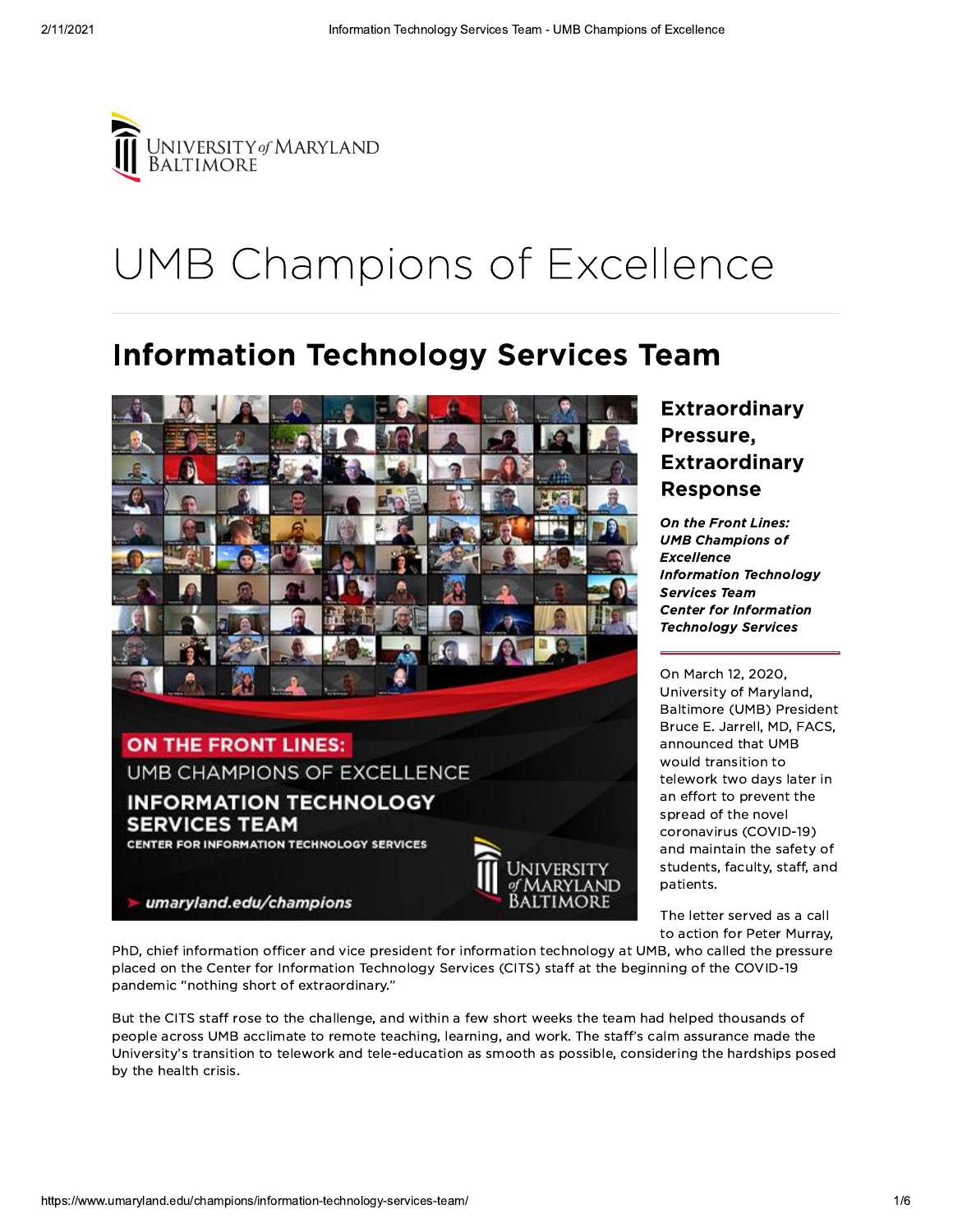Aiding the effort, careful planning had taken place years before COVID-19 was part of the global lexicon, with information technology employees diligently working to migrate on-site applications and systems to cloudbased infrastructures. That preparation allowed for an easier transition from working on campus to working from remote locations. When the pandemic hit hard, UMB was ready to move quickly with little interruption.

CITS staff hit the ground running by assisting students, faculty, staff, and administrators with the many different technologies used for telework and tele-education including Webex, Microsoft Teams, and Zoom. Each of these audio-video technologies is used extensively at UMB, with Zoom now registering approximately 6,500 sessions per week. The high level of dedication and tremendous amount of work from CITS staff ensured that critical communication, collaboration, and academic and business systems could handle the increased usage and be available from anywhere.

According to Murray, every member of the CITS staff is deserving of the UMB Champions of Excellence Award, which highlights workers who have continued to fulfill their extraordinary commitment to the University by keeping important functions and operations running during the COVID-19 pandemic.

"The dedication and hard work of the CITS staff put the University in a great position to deal with this crisis," Murray said. "You might not recognize all of their names, but they're on the front lines as well as behind the scenes, making sure that you can get connected."

- Laura Lee



| <b>Name</b>            | Title                                                                   |
|------------------------|-------------------------------------------------------------------------|
| Peter Murray           | Chief Information Officer and Vice President for Information Technology |
| <b>Brian Coats</b>     | Associate Vice President, Tech Ops and Planning                         |
| Vicky Hunter           | Associate Vice President, Infrastructure Services                       |
| Ziaeddin Mafaher       | Associate Vice President, Network and Budget                            |
| <b>Frederick Smith</b> | Associate Vice President, IT Security                                   |
| Michael Brown          | Assistant Vice President, Data Analytics                                |
| Diane Faranetta        | <b>Assistant Vice President, Enterprise Applications</b>                |
| Dheeraj Agarwal        | Manager, Enterprise App Development                                     |
| Jayaprakash Amballa    | IT Enterprise Applications Developer, Senior                            |
| Changxin Bao           | IT Enterprise Applications Developer, Senior                            |
| Paula Barkon           | <b>IT Comp Operator Lead</b>                                            |
| Patrick Beach          | Manager, Identity Management and Systems Integration                    |
| Marc Blazejak          | <b>IT User Tech and Support Specialist</b>                              |
| Douglas Bowser         | <b>Executive Director, Enterprise Applications</b>                      |
| Elizabeth Brindley     | <b>IT Systems Admin Lead UNIX</b>                                       |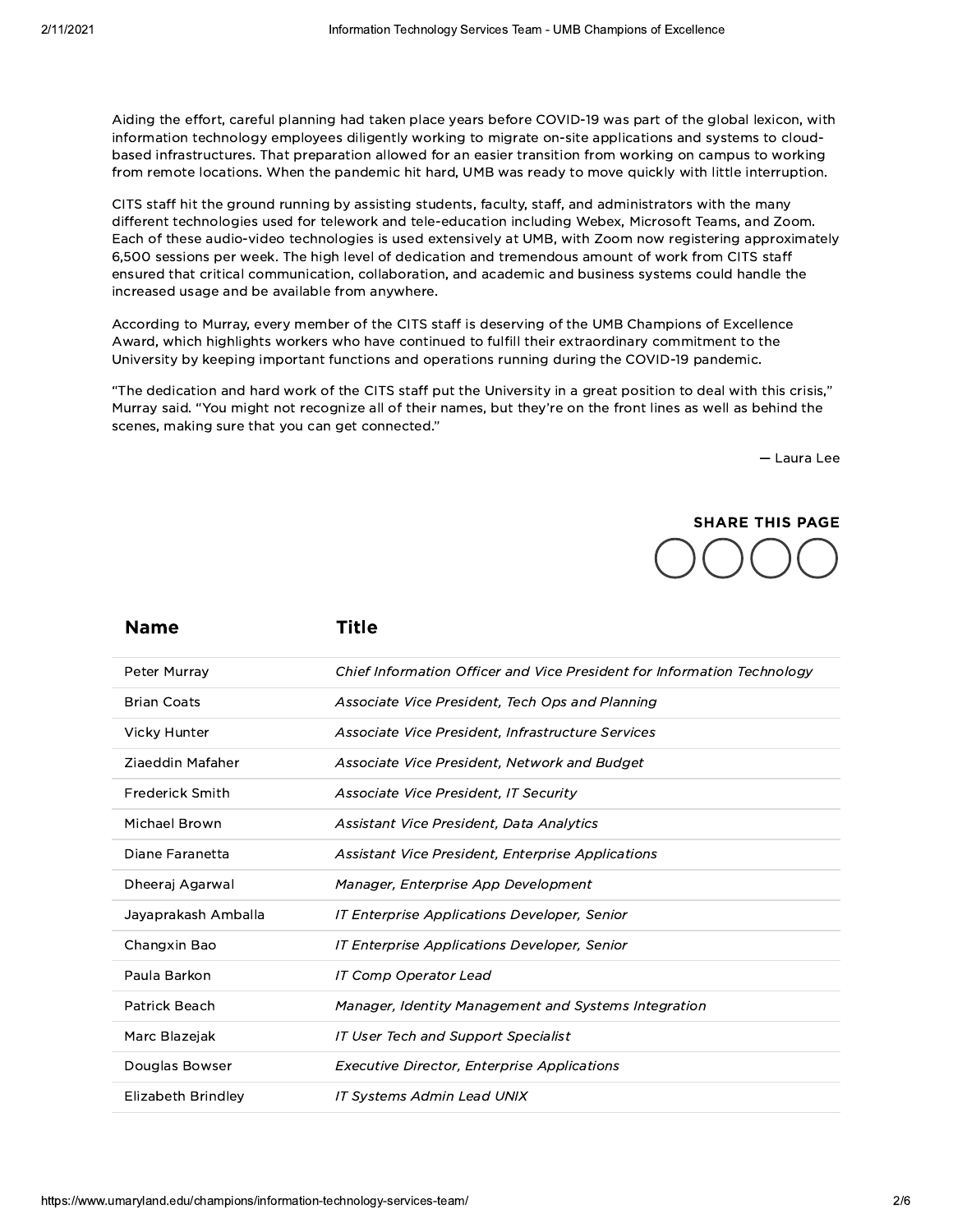| <b>Name</b>               | <b>Title</b>                                                     |
|---------------------------|------------------------------------------------------------------|
| Joseph Britto             | Manager, Enterprise Applications Development                     |
| Stephen Brown             | IT Systems Administrator, Lead                                   |
| Raymond Brown             | <b>Network Control Specialist</b>                                |
| Laura Broy                | IT Enterprise Applications Analyst Lead                          |
| Zoran Bucalo              | Manager, Systems Admin UNIX                                      |
| Kent Buckingham           | <b>Executive Director, IT Services and Facilities Management</b> |
| Lamiaa Chahid             | IT User Tech and Support Specialist, Senior                      |
| Kyle Condon               | Network Control Specialist, Lead                                 |
| <b>Thomas Connolly</b>    | Web Developer, Lead                                              |
| Eric Costello             | <b>IT Security Engineer Associate</b>                            |
| Vavian Cox                | <b>IT Systems Administrator</b>                                  |
| John Czahor               | IT Analyst, Applications Lead                                    |
| Nagaraju Daramukkala      | IT Enterprise Applications Developer, Senior                     |
| Isaiah Darby              | <b>IT Data Entry Operator</b>                                    |
| Joseph Dincau             | <b>IT Project Manager</b>                                        |
| Jun Doerr                 | <b>IT Enterprise Applications Analyst</b>                        |
| Dorothy Drinan            | IT User Tech and Support Specialist, Senior                      |
| Christopher Duryee        | IT Systems Administrator, Senior                                 |
| Kevin Everette            | IT User Tech and Support Specialist                              |
| Cory Gekoski              | Assistant Director, IT Security and Compliance                   |
| Stephen Giermek           | Assistant Director, Help Desk and Software Licensing             |
| Michael Green             | Director, IT, Francis King Carey School of Law                   |
| Raghunath Guddanti        | PeopleSoft System Administrator, Senior                          |
| Jun Gui                   | <b>IT Database Engineer</b>                                      |
| Ryean Hafeez              | Student-Technical                                                |
| Quintin Handy             | IT Systems Administrator, Lead                                   |
| Gary Harper               | IT User Tech and Support Specialist, Senior                      |
| <b>Thomas Hockensmith</b> | <b>Director, Central Administration IT Services</b>              |
| Colleen Hoffmeister       | Manager, Web Development                                         |
| Ryan Holtz                | IT Enterprise Applications Analyst, Senior                       |
| <b>Thomas Hontz</b>       | Network Control Specialist, Lead                                 |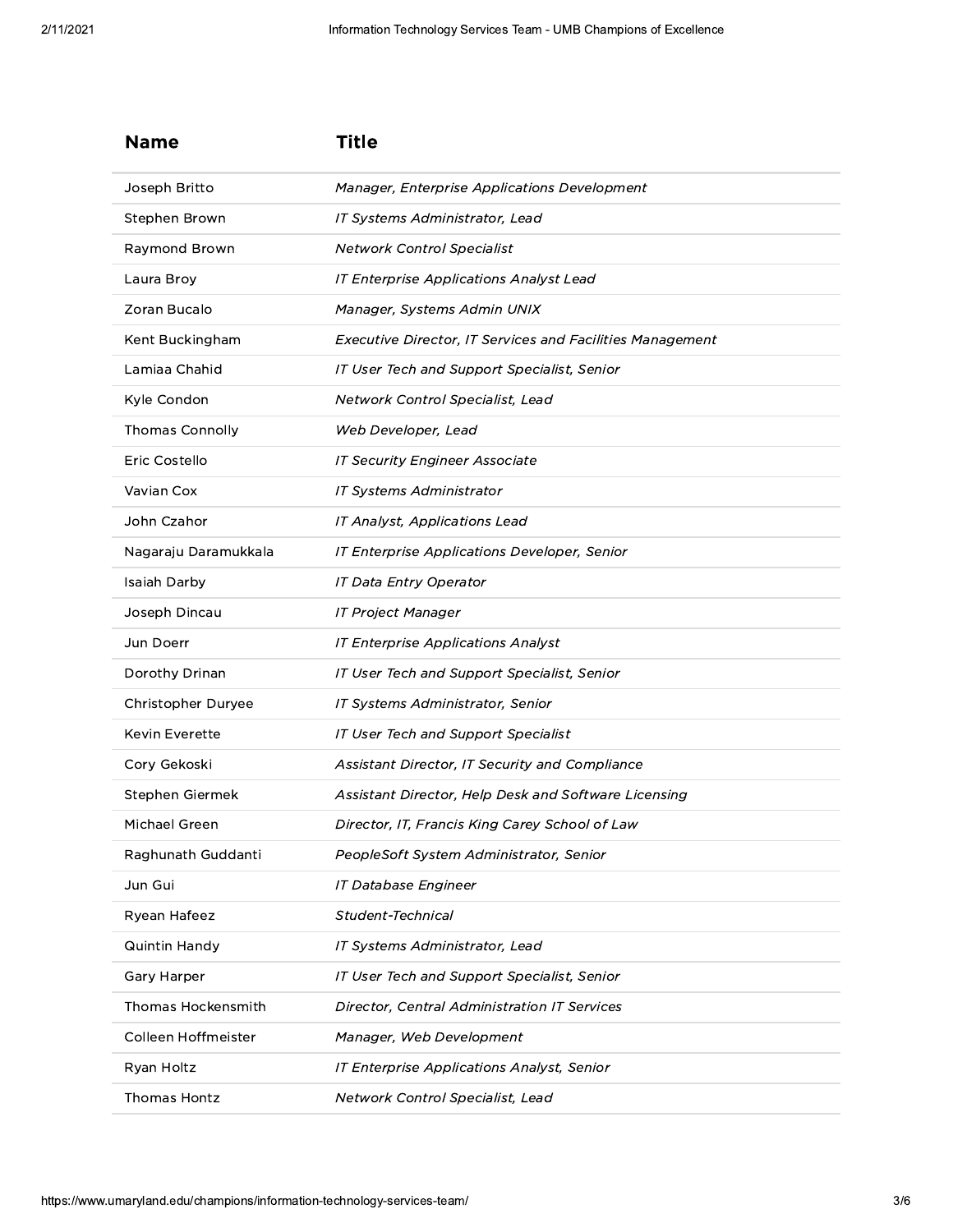| <b>Name</b>                | Title                                                        |
|----------------------------|--------------------------------------------------------------|
| Hong Hu                    | <b>IT Database Engineer</b>                                  |
| James Hunter               | <b>Analyst, Business Applications</b>                        |
| Sean Huss                  | IT Systems Administrator Senior UNIX                         |
| Zhewei Jiang               | IT Enterprise Applications Developer, Senior                 |
| Tyra Johnson               | Analyst, Budget                                              |
| Michael Karoki             | Network Control Specialist, Lead                             |
| Patricia Kaufman           | Assistant Director, Web Development                          |
| Anjum Khalil               | PeopleSoft System Administrator, Senior                      |
| Lakshmi Kinnera            | IT Enterprise Applications Developer, Senior                 |
| Thomas Kline               | IT Systems Administrator, Lead                               |
| Michael Klos               | IT Systems Administrator, Senior                             |
| Christy Kopchinski         | IT Analyst, Applications, Senior                             |
| <b>Steven Kratz</b>        | Network Control Specialist, Lead                             |
| Michael Kuperman           | IT Enterprise Applications Developer, Senior                 |
| Lavern Laury               | Director, IT Network Services                                |
| Dong Lee                   | <b>IT Senior Directory Engineer</b>                          |
| Edward Lembach             | <b>IT Support Specialist</b>                                 |
| Phi Lenh                   | IT User Tech and Support Specialist, Senior                  |
| Justin Marzola             | <b>Network Control Specialist</b>                            |
| Feeroz Mirza               | <b>Senior IT Security Engineer</b>                           |
| Nalini Munnangi            | Senior IT Enterprise Business Intelligence Developer         |
| Nicky Mutinda              | Director, Database Services                                  |
| Elias Nawd                 | <b>IT Senior Directory Engineer</b>                          |
| Carol Nelson               | Assistant Director, IT Quality Assurance                     |
| Tram Nguyen                | <b>IT Tech Training Specialist</b>                           |
| <b>Brent Nickles</b>       | Director, Identity Management and System Integration, Senior |
| <b>Bhaskar Panchumarty</b> | IT Enterprise Business Integration Developer, Senior         |
| <b>Shiv Patel</b>          | IT Enterprise Applications Developer, Senior                 |
| Roger Pederson             | Manager, Programming/Applications                            |
| Clay Perry                 | IT Systems Administrator                                     |
| Nicholas Perry             | Network Control Specialist, Senior                           |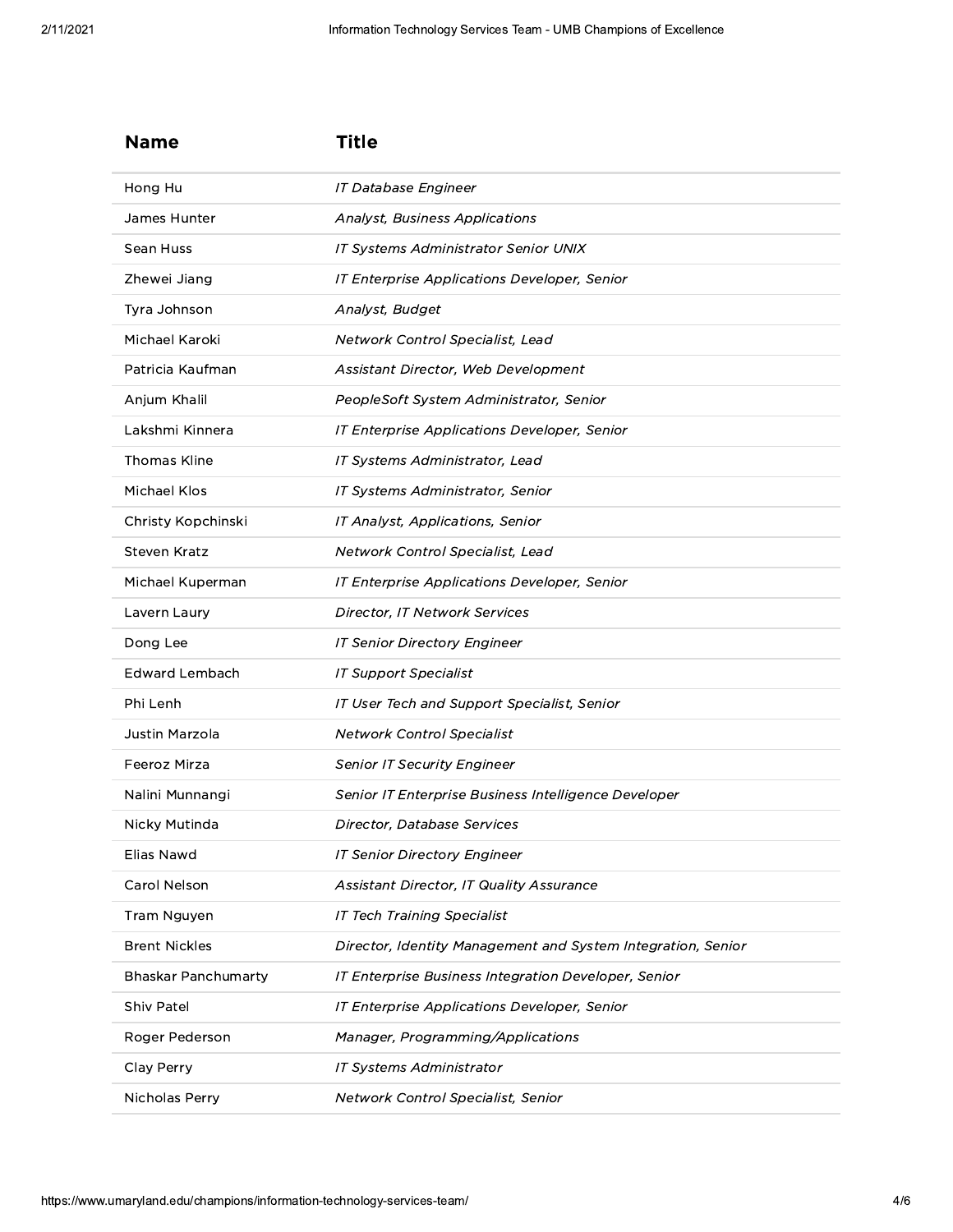| <b>Name</b>               | Title                                                  |
|---------------------------|--------------------------------------------------------|
| <b>Nick Peters</b>        | Lead Web Developer                                     |
| Ashok Kumar Pitchai Nadar | IT Enterprise Applications Developer, Senior           |
| <b>Frank Preckel</b>      | <b>IT Systems Administrator</b>                        |
| Deanna Price-Jenkins      | IT Analyst, Application Senior                         |
| Teresa Pucciarella        | IT Enterprise Applications Analyst, Senior             |
| Mahmood Qasim             | Manager, Enterprise Business Intelligence Applications |
| Chris Raab                | Manager, Web Development                               |
| Ramya Rajagopalan         | IT Enterprise Applications Developer                   |
| Vinod Rama                | IT Enterprise Applications Developer, Senior           |
| Nagaraj Rao               | <b>Executive Director, Enterprise Applications</b>     |
| Roderic Reckley           | Director, Infrastructure Services and Planning         |
| Keith Saby                | IT Enterprise Applications Developer                   |
| Gulam Samdani             | <b>IT Database Engineer</b>                            |
| Nayna Shah                | IT Enterprise Applications Developer, Senior           |
| Bryan Smith               | Network Control Specialist, Lead                       |
| Kypiakos Stamoulis        | <b>IT Enterprise Applications Analyst</b>              |
| Nathan Stanford           | Web Developer, Senior                                  |
| Sarah Steinberg           | Manager, IT Training                                   |
| Matthew Swomley           | IT Systems Administrator, Lead                         |
| Merlin Tchouante          | IT Enterprise Applications Developer, Senior           |
| Yolanda Thomas            | Specialist, Help Desk                                  |
| Deno Tufares              | Director, Enterprise Applications                      |
| Mark Van Ditta            | IT Enterprise Applications Developer, Senior           |
| Ryan Whyms                | Director, Infrastructure Services                      |
| <b>Timothy Williams</b>   | Specialist, Help Desk                                  |
| Eunissa Yancy             | IT Specialist, Senior                                  |
| Xiaopeng Zhang            | IT Enterprise Applications Developer                   |
| Adam Ziman                | Manager, IT Systems                                    |
| Ljubomir Zivkovic         | IT Database Administrator, Senior                      |

**Back to Main Champions of Excellence page**